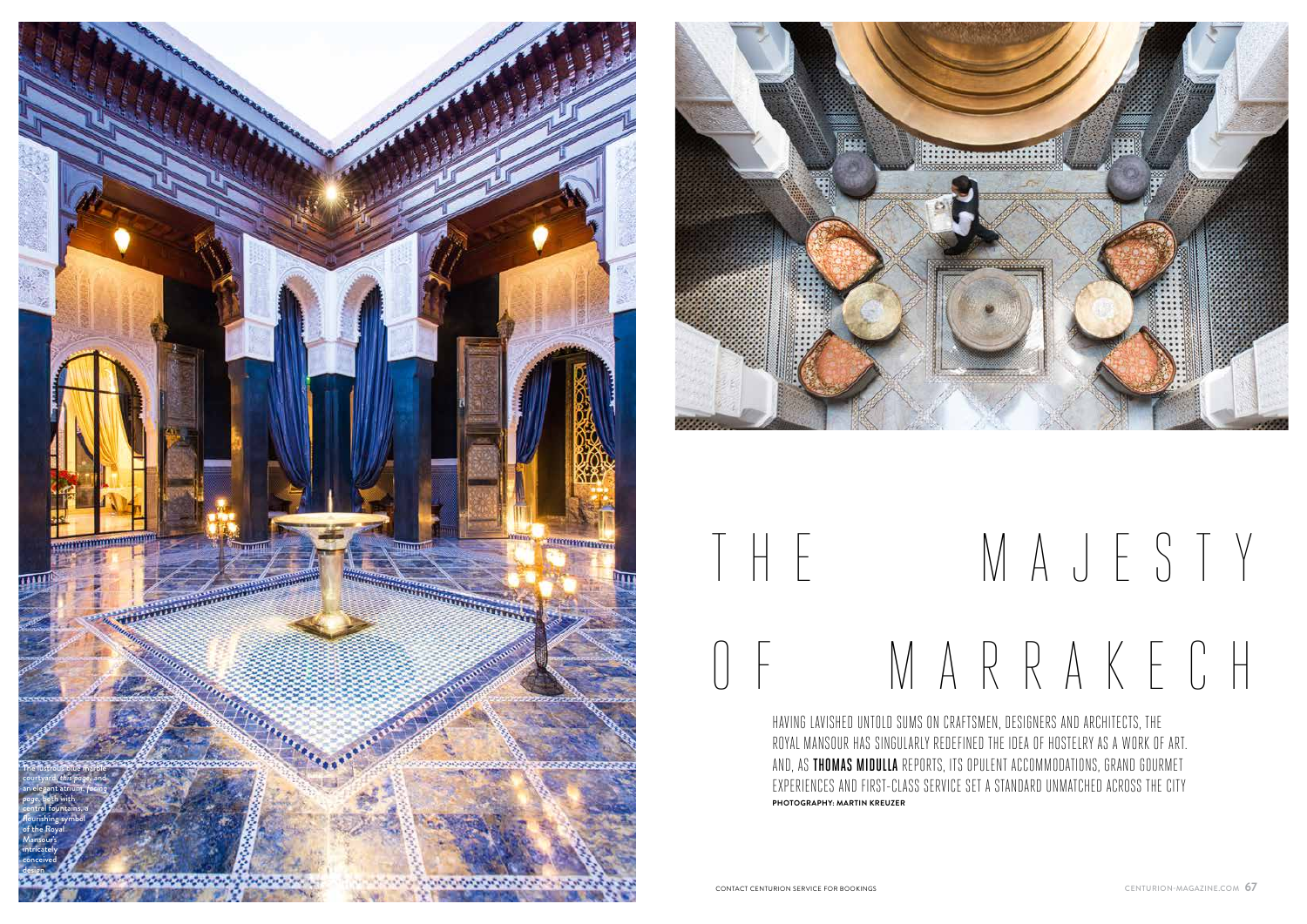

I's been four years since the four-to<br>bronze gates of the Royal Mansour<br>first swung open, revealing not the<br>time of the Michael Sun Albient Rice t's been four years since the four-tonne bronze gates of the Royal Mansour private residence of His Majesty, King Mohammed VI, but a regal palace by any measure, spread out across 3.5 hectares within the boundaries of Marrakech's ochre city wall. Legions of planners, architects, gardeners, designers, artists and craftsmen – no fewer than 1,200 of the latter – worked for almost four years to create this masterpiece, set within a

calm palm-studded oasis just minutes from the ever-bustling medina. It is a place that not only touches all the senses, but intoxicates them.

Inspired by stately residences like the Katsura Villa in Kyoto and the Alhambra, the Royal Mansour was modelled on the traditional Moroccan market. Narrow, winding alleyways meander around the elevated guest riads – which boast impressive, alabastergreen wooden doors – passing by

brilliant cascades of violet bougainvillea, along babbling fountains and brooks, up to a sunny clearing with old olive trees and date palms that were transplanted here from the nearby Agdal Gardens or the Agadir region. Everything is so meticulously planned that it seems as if it had grown and evolved here naturally.

Like the accommodations, the public spaces – the lounge, bars, restaurants and spa – were also built as riads of various sizes. The central point is the